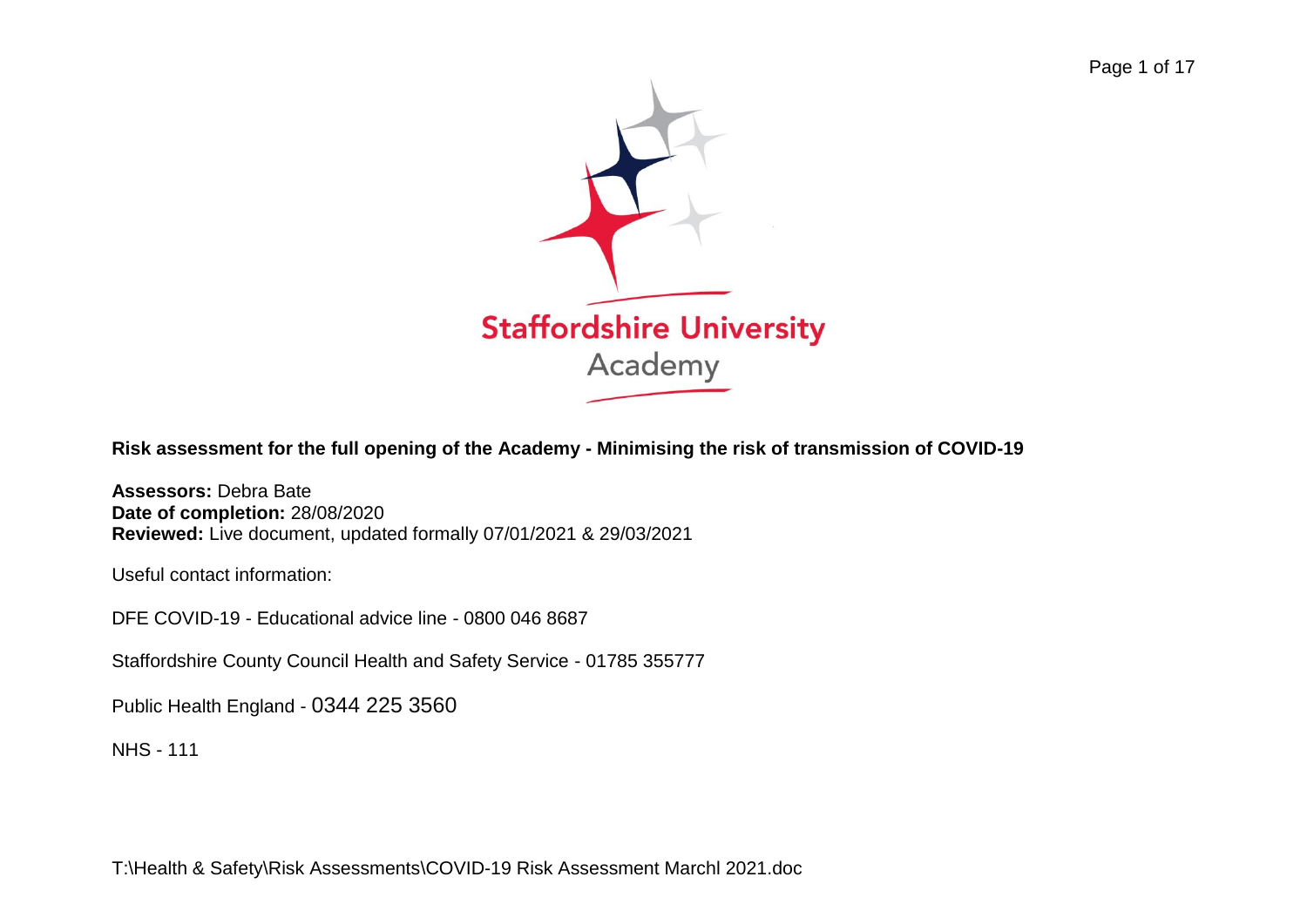|                                                                                                                                                                                                                                                                                                                                                                                                                            |                                                                                                                                                                                           |                                                                                                                                                                                                                                                                                                                                                                                                                                                                                                                                                                                                                                                                                                                                                                                                                                                                                                                                                                        |                                                           |                                                                                                           | Page 2 of 17                                                                     |                                                                       |
|----------------------------------------------------------------------------------------------------------------------------------------------------------------------------------------------------------------------------------------------------------------------------------------------------------------------------------------------------------------------------------------------------------------------------|-------------------------------------------------------------------------------------------------------------------------------------------------------------------------------------------|------------------------------------------------------------------------------------------------------------------------------------------------------------------------------------------------------------------------------------------------------------------------------------------------------------------------------------------------------------------------------------------------------------------------------------------------------------------------------------------------------------------------------------------------------------------------------------------------------------------------------------------------------------------------------------------------------------------------------------------------------------------------------------------------------------------------------------------------------------------------------------------------------------------------------------------------------------------------|-----------------------------------------------------------|-----------------------------------------------------------------------------------------------------------|----------------------------------------------------------------------------------|-----------------------------------------------------------------------|
| What are the hazards?                                                                                                                                                                                                                                                                                                                                                                                                      | Who might be<br>harmed and<br>how?                                                                                                                                                        | What are you already doing?<br>List the control measures already<br>in place                                                                                                                                                                                                                                                                                                                                                                                                                                                                                                                                                                                                                                                                                                                                                                                                                                                                                           | What is the<br>risk rating<br>- H, M, L?<br>See section 5 | What further action, if<br>any, is necessary, if so<br>what action is to be taken<br>by whom and by when? | <b>Action</b><br><b>Completed</b><br>State the<br>date<br>completed<br>and sign. | What is the<br>risk rating<br>$now -$<br>H, M, L?<br>See Section<br>5 |
| Exposure to COVID-19<br>The virus is spread in<br>minute water droplets<br>that are expelled from<br>the body through<br>sneezing, coughing,<br>talking and breathing.<br>The virus can be<br>transferred to the hands<br>and from there to<br>surfaces. It can survive<br>on surfaces for a period<br>after transfer<br>(depending on such<br>things as the surface<br>type, its moisture<br>content and<br>temperature). | Everyone on<br>site.<br>General<br>transmission<br>may occur:<br>Through close<br>contact between<br>colleagues,<br>students and<br>visitors and<br>touching<br>contaminated<br>surfaces. | Anyone with COVID-19<br>symptoms or who have<br>someone in their household who<br>does is informed not to attend<br>school.<br>Anyone developing COVID-19<br>symptoms during the school day<br>is sent home and procedures<br>followed to manage transmission<br>risks<br>Staff and students displaying<br>non-COVID-19 symptoms such<br>as headaches, aches & pains,<br>feeling tired for no good reason,<br>sore throat, runny nose,<br>sneezing, tummy-ache in<br>children advised to seek a test<br>but continue to attend the<br>academy only isolating if they<br>receive a positive test result.<br>Control measures in place for<br>clinically vulnerable staff and<br>students.<br>Wellbeing support in place for<br>$\bullet$<br>staff and students.<br>Active engagement with NHS<br>$\bullet$<br>Test and Trace service.<br>Aware of LA Local Outbreak<br>$\bullet$<br>Control Plans.<br>Grouping students together and<br>avoiding contact between groups | L                                                         | <b>Review COSHH</b><br>$\bullet$<br>assessment for hand<br>sanitiser and cleaning<br>materials, DR        |                                                                                  |                                                                       |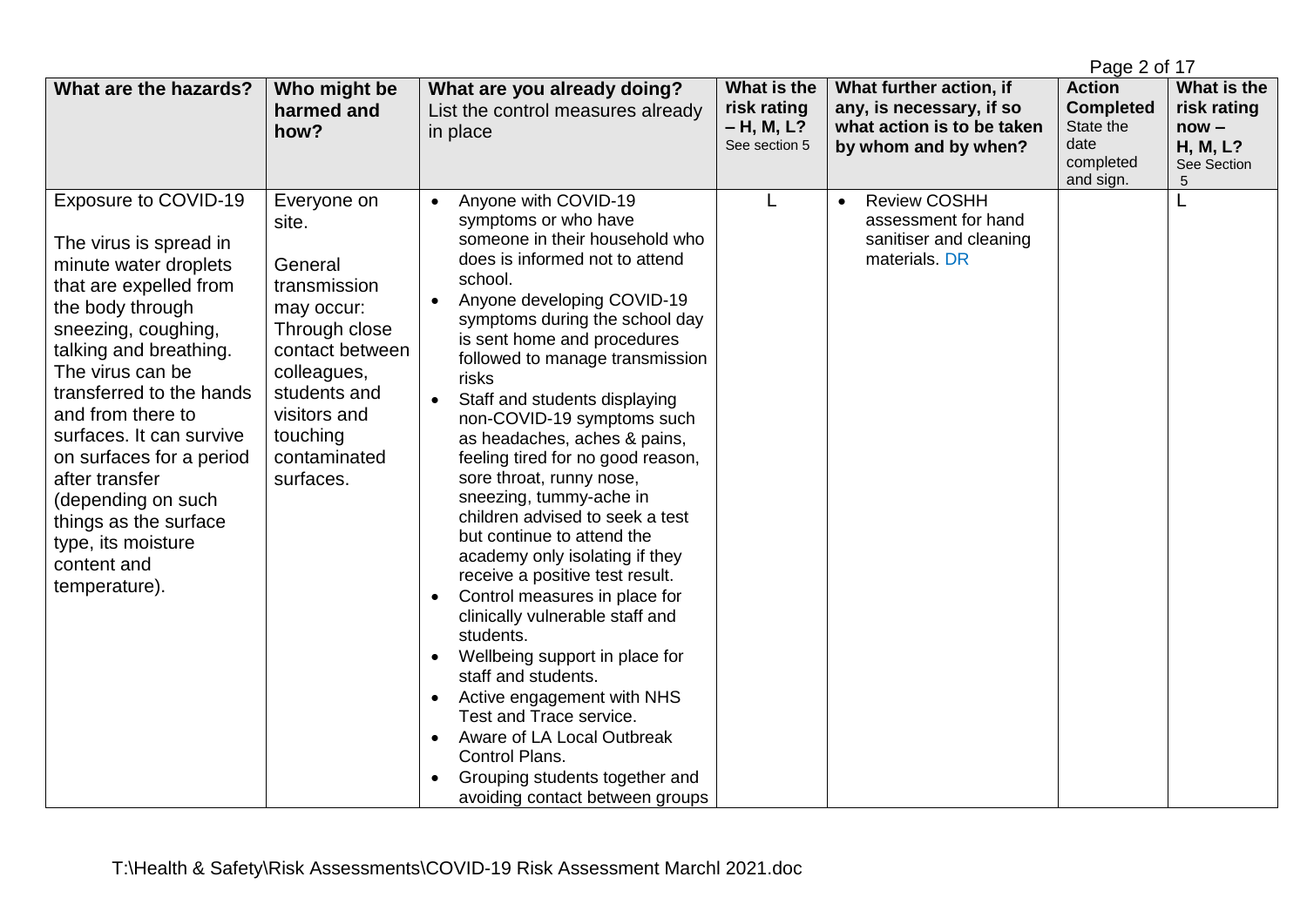|                       |                            |                                                                                                                                                                                                                                                                                                                                                                                                                                                                                                                                                                                                                                                                                                                            |                            |                                                     | Page 3 of 17                      |                            |
|-----------------------|----------------------------|----------------------------------------------------------------------------------------------------------------------------------------------------------------------------------------------------------------------------------------------------------------------------------------------------------------------------------------------------------------------------------------------------------------------------------------------------------------------------------------------------------------------------------------------------------------------------------------------------------------------------------------------------------------------------------------------------------------------------|----------------------------|-----------------------------------------------------|-----------------------------------|----------------------------|
| What are the hazards? | Who might be<br>harmed and | What are you already doing?<br>List the control measures already                                                                                                                                                                                                                                                                                                                                                                                                                                                                                                                                                                                                                                                           | What is the<br>risk rating | What further action, if<br>any, is necessary, if so | <b>Action</b><br><b>Completed</b> | What is the<br>risk rating |
|                       | how?                       | in place                                                                                                                                                                                                                                                                                                                                                                                                                                                                                                                                                                                                                                                                                                                   | $- H, M, L?$               | what action is to be taken                          | State the                         | $now -$                    |
|                       |                            |                                                                                                                                                                                                                                                                                                                                                                                                                                                                                                                                                                                                                                                                                                                            | See section 5              | by whom and by when?                                | date<br>completed                 | <b>H, M, L?</b>            |
|                       |                            |                                                                                                                                                                                                                                                                                                                                                                                                                                                                                                                                                                                                                                                                                                                            |                            |                                                     |                                   | See Section                |
|                       |                            | Social distancing maintained<br>$\bullet$<br>wherever possible between all<br>adults on site.<br>Frequent handwashing<br>$\bullet$<br>promoted.<br>Hand sanitiser available in<br>$\bullet$<br>classrooms, shared spaces,<br>entrance and exit points.<br>Good respiratory hygiene<br>$\bullet$<br>encouraged by promotion of<br>'catch it, bin it, kill it' approach.<br>Enhanced cleaning of frequently<br>$\bullet$<br>touched surfaces.<br>Disposable tissues available in<br>$\bullet$<br>classrooms.<br>Bins for tissues emptied during<br>$\bullet$<br>the day.<br>Staff, parents and visitors<br>$\bullet$<br>informed of the measures in<br>place to reduce transmission.<br>Signage used to promote<br>$\bullet$ |                            |                                                     | and sign.                         | 5                          |
|                       |                            | hygiene and social distancing.<br>Stocks of soap, hand sanitiser<br>$\bullet$<br>and number of hand sanitiser                                                                                                                                                                                                                                                                                                                                                                                                                                                                                                                                                                                                              |                            |                                                     |                                   |                            |
|                       |                            | stations, tissues reviewed.                                                                                                                                                                                                                                                                                                                                                                                                                                                                                                                                                                                                                                                                                                |                            |                                                     |                                   |                            |
|                       |                            | Individual risk assessments<br>$\bullet$                                                                                                                                                                                                                                                                                                                                                                                                                                                                                                                                                                                                                                                                                   |                            |                                                     |                                   |                            |
|                       |                            | carried out for staff and students                                                                                                                                                                                                                                                                                                                                                                                                                                                                                                                                                                                                                                                                                         |                            |                                                     |                                   |                            |
|                       |                            | at higher risk and those who                                                                                                                                                                                                                                                                                                                                                                                                                                                                                                                                                                                                                                                                                               |                            |                                                     |                                   |                            |
|                       |                            | exited shielding in Aug.                                                                                                                                                                                                                                                                                                                                                                                                                                                                                                                                                                                                                                                                                                   |                            |                                                     |                                   |                            |
|                       |                            | Records are kept for 21 days of<br>$\bullet$                                                                                                                                                                                                                                                                                                                                                                                                                                                                                                                                                                                                                                                                               |                            |                                                     |                                   |                            |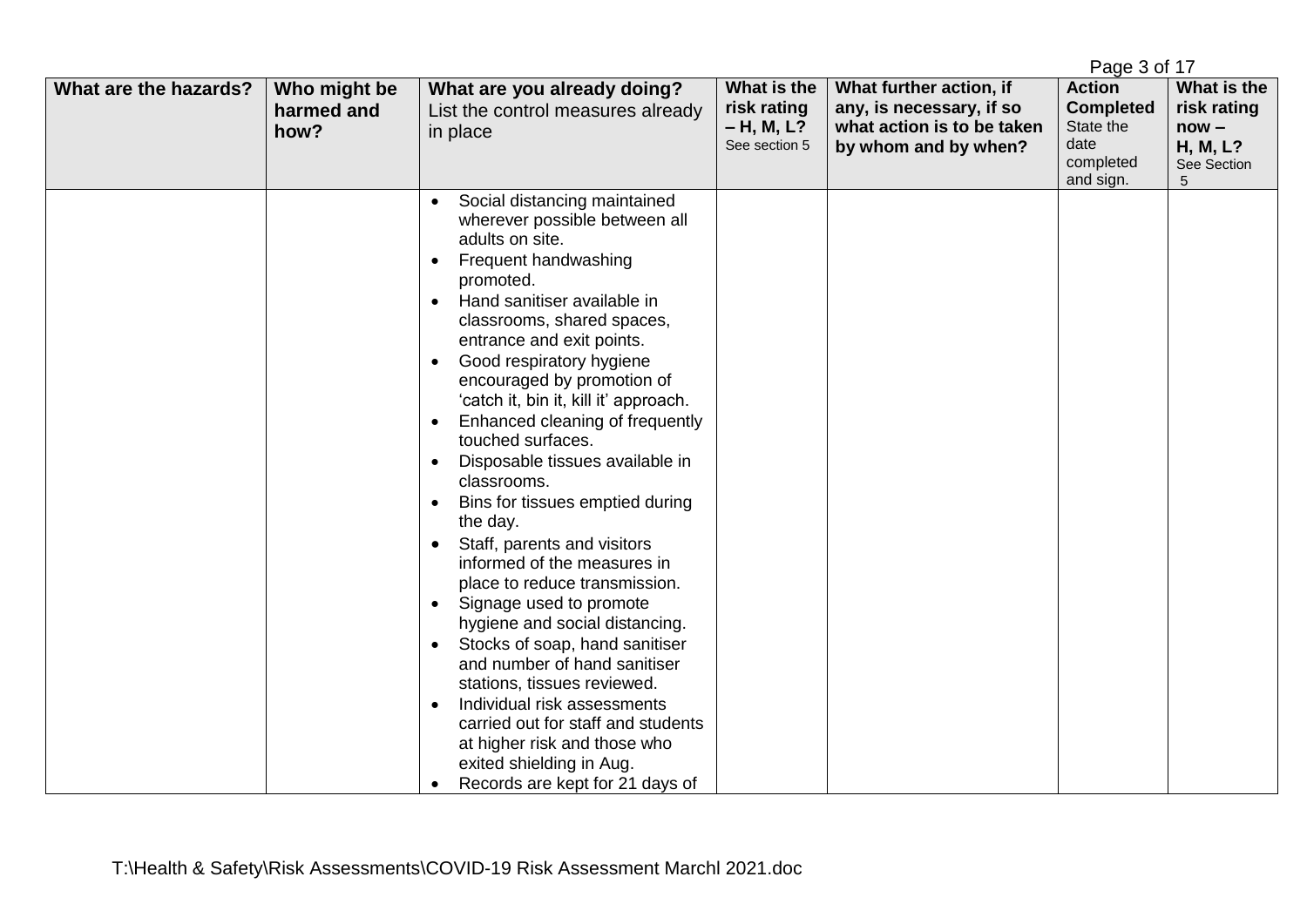|                       |                                    |                                                                                                                                                                                                                                                                                                                                                                                                                                                                                                                                                                                                                                                                                                                                                                                                                                                                                                                                                                                                                                                                                      |                                                             |                                                                                                           | Page 4 of 17                                                                     |                                                                       |
|-----------------------|------------------------------------|--------------------------------------------------------------------------------------------------------------------------------------------------------------------------------------------------------------------------------------------------------------------------------------------------------------------------------------------------------------------------------------------------------------------------------------------------------------------------------------------------------------------------------------------------------------------------------------------------------------------------------------------------------------------------------------------------------------------------------------------------------------------------------------------------------------------------------------------------------------------------------------------------------------------------------------------------------------------------------------------------------------------------------------------------------------------------------------|-------------------------------------------------------------|-----------------------------------------------------------------------------------------------------------|----------------------------------------------------------------------------------|-----------------------------------------------------------------------|
| What are the hazards? | Who might be<br>harmed and<br>how? | What are you already doing?<br>List the control measures already<br>in place                                                                                                                                                                                                                                                                                                                                                                                                                                                                                                                                                                                                                                                                                                                                                                                                                                                                                                                                                                                                         | What is the<br>risk rating<br>$- H, M, L?$<br>See section 5 | What further action, if<br>any, is necessary, if so<br>what action is to be taken<br>by whom and by when? | <b>Action</b><br><b>Completed</b><br>State the<br>date<br>completed<br>and sign. | What is the<br>risk rating<br>$now -$<br>H, M, L?<br>See Section<br>5 |
|                       |                                    | visitors to site.<br>Staff and parents are<br>$\bullet$<br>encouraged to engage with Test<br>and Trace process and inform<br>them immediately of the results<br>of a test.<br>Cleaning schedules have been<br>$\bullet$<br>reviewed and an additional<br>cleaner appointed to sanitise<br>touchpoints throughout the day.<br>The risk assessment is<br>$\bullet$<br>published on staff desktops and<br>so can be accessed easily.<br>COVID wellbeing staff survey<br>$\bullet$<br>was carried out in the spring<br>term showing that the majority of<br>staff felt well protected by<br>measures in place at SUA.<br>Staff have sufficient lateral flow<br>$\bullet$<br>home testing kits following<br>several weeks of on-site testing<br>and log the results with the NHS<br>& SUA.<br>Students have sufficient lateral<br>$\bullet$<br>flow home testing kits following 3<br>on-site tests and log the results<br>with the NHS. Parents have<br>been asked to inform SUA of<br>any positive results.<br><b>Clinically Extremely Vulnerable</b><br>(CEV) students and staff should |                                                             |                                                                                                           |                                                                                  |                                                                       |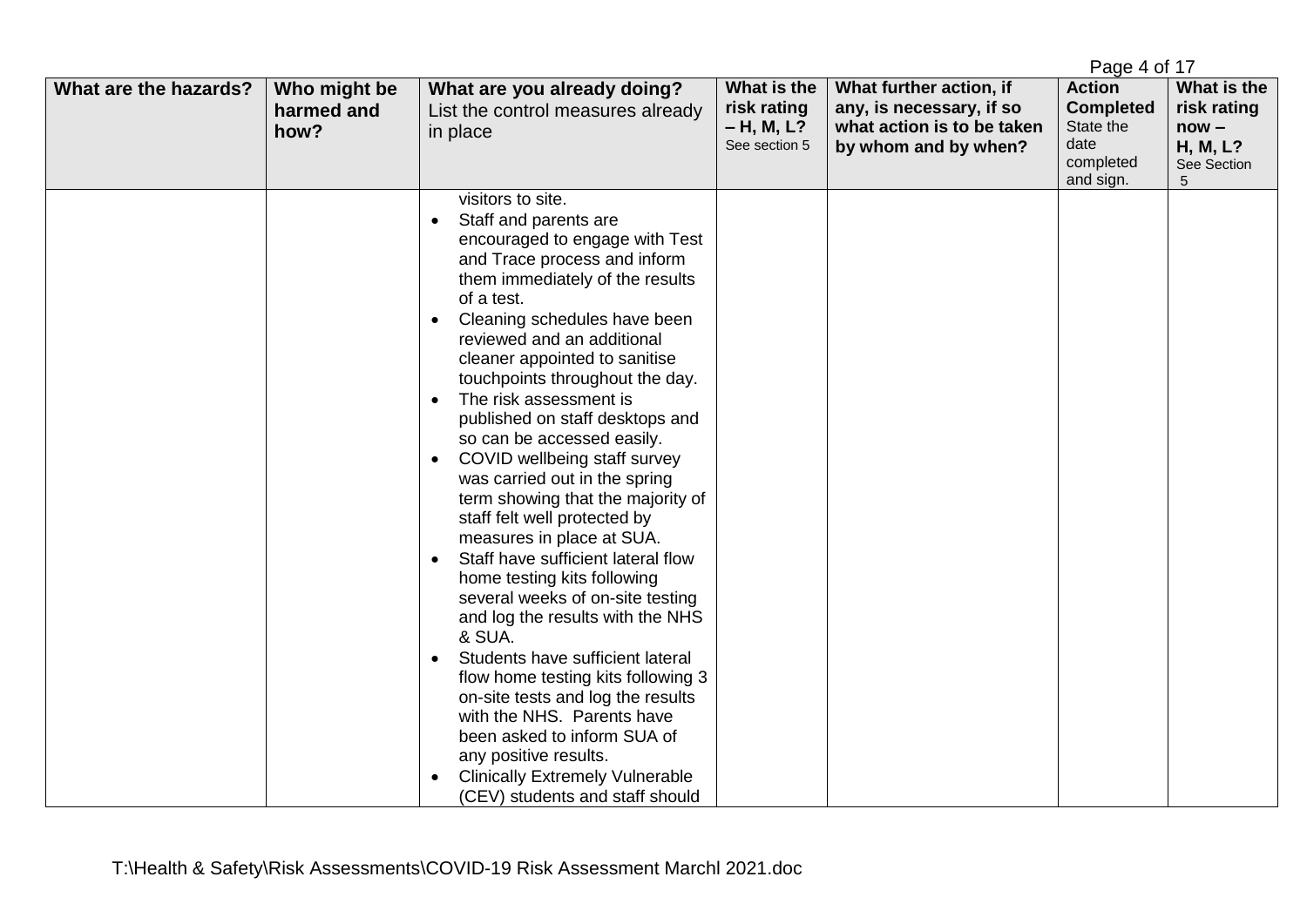|                       |                                    |                                                                                                                                                                                                        |                                                             |                                                                                                           | Page 5 of 17                                                                     |                                                                       |
|-----------------------|------------------------------------|--------------------------------------------------------------------------------------------------------------------------------------------------------------------------------------------------------|-------------------------------------------------------------|-----------------------------------------------------------------------------------------------------------|----------------------------------------------------------------------------------|-----------------------------------------------------------------------|
| What are the hazards? | Who might be<br>harmed and<br>how? | What are you already doing?<br>List the control measures already<br>in place                                                                                                                           | What is the<br>risk rating<br>$- H, M, L?$<br>See section 5 | What further action, if<br>any, is necessary, if so<br>what action is to be taken<br>by whom and by when? | <b>Action</b><br><b>Completed</b><br>State the<br>date<br>completed<br>and sign. | What is the<br>risk rating<br>$now -$<br>H, M, L?<br>See Section<br>5 |
|                       |                                    | return to site on Monday 19th<br>April as shielding will have<br>ceased.<br>Students and staff who live with<br>$\bullet$<br>someone who is CEV should<br>continue to attend the academy<br>as normal. |                                                             |                                                                                                           |                                                                                  |                                                                       |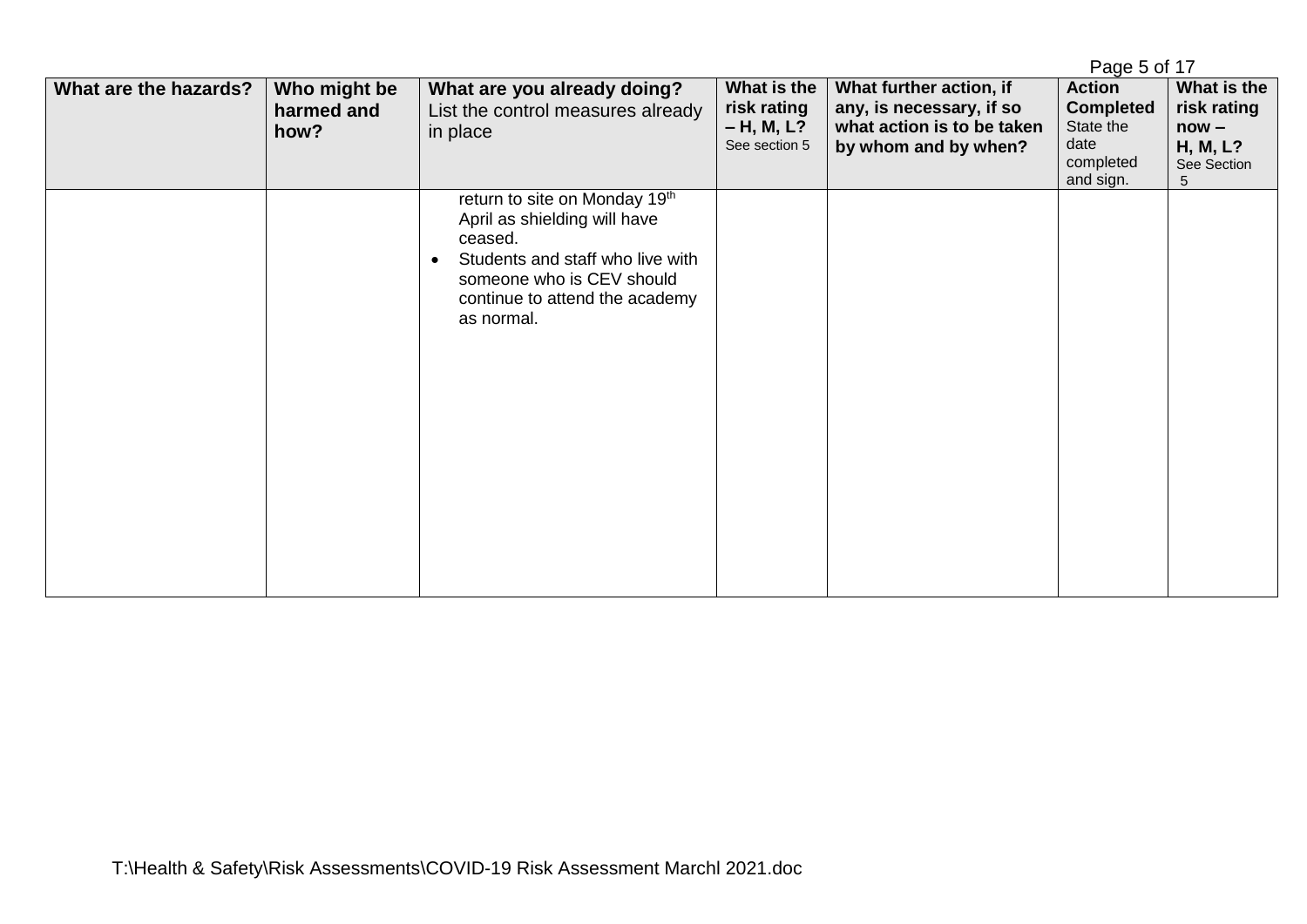|                                                                                                                                                                                                                                                                                                                                                                                                                            |                                                                                                                                      |                                                                                                                                                                                                                                                                                                                                                                                                                                                                                                                                                                                                                                                                                                                                                         |                                                           |                                                                                                           | Page 6 of 17                                                                     |                                                                       |
|----------------------------------------------------------------------------------------------------------------------------------------------------------------------------------------------------------------------------------------------------------------------------------------------------------------------------------------------------------------------------------------------------------------------------|--------------------------------------------------------------------------------------------------------------------------------------|---------------------------------------------------------------------------------------------------------------------------------------------------------------------------------------------------------------------------------------------------------------------------------------------------------------------------------------------------------------------------------------------------------------------------------------------------------------------------------------------------------------------------------------------------------------------------------------------------------------------------------------------------------------------------------------------------------------------------------------------------------|-----------------------------------------------------------|-----------------------------------------------------------------------------------------------------------|----------------------------------------------------------------------------------|-----------------------------------------------------------------------|
| What are the hazards?                                                                                                                                                                                                                                                                                                                                                                                                      | Who might be<br>harmed and<br>how?                                                                                                   | What are you already doing?<br>List the control measures already<br>in place                                                                                                                                                                                                                                                                                                                                                                                                                                                                                                                                                                                                                                                                            | What is the<br>risk rating<br>– H, M, L?<br>See section 5 | What further action, if<br>any, is necessary, if so<br>what action is to be taken<br>by whom and by when? | <b>Action</b><br><b>Completed</b><br>State the<br>date<br>completed<br>and sign. | What is the<br>risk rating<br>$now -$<br>H, M, L?<br>See Section<br>5 |
| Exposure to COVID-19<br>The virus is spread in<br>minute water droplets<br>that are expelled from<br>the body through<br>sneezing, coughing,<br>talking and breathing.<br>The virus can be<br>transferred to the hands<br>and from there to<br>surfaces. It can survive<br>on surfaces for a period<br>after transfer<br>(depending on such<br>things as the surface<br>type, its moisture<br>content and<br>temperature). | <b>Students</b><br>Transmission<br>may occur:<br>When travelling<br>to and from<br>school<br>When arriving<br>and leaving<br>school. | Student bubbles arrive through<br>$\bullet$<br>different entrances.<br>Staggered finish times (one floor<br>at a time) to keep groups apart<br>as they leave school.<br>Dedicated school transport<br>arrangements and plans revised.<br>Students to wear face covering<br>$\bullet$<br>on all minibus journeys.<br>Parents, staff and students<br>encouraged to walk or cycle to<br>school.<br>Staff and students wear face<br>$\bullet$<br>masks in communal areas<br>except for those who are<br>medically exempt.<br>Face masks have been<br>$\bullet$<br>purchased as spares in the<br>academy on the minibus.<br>Parents are aware of<br>$\bullet$<br>arrangements for drop off and<br>collection procedures to reduce<br>adult to adult contact. |                                                           |                                                                                                           |                                                                                  |                                                                       |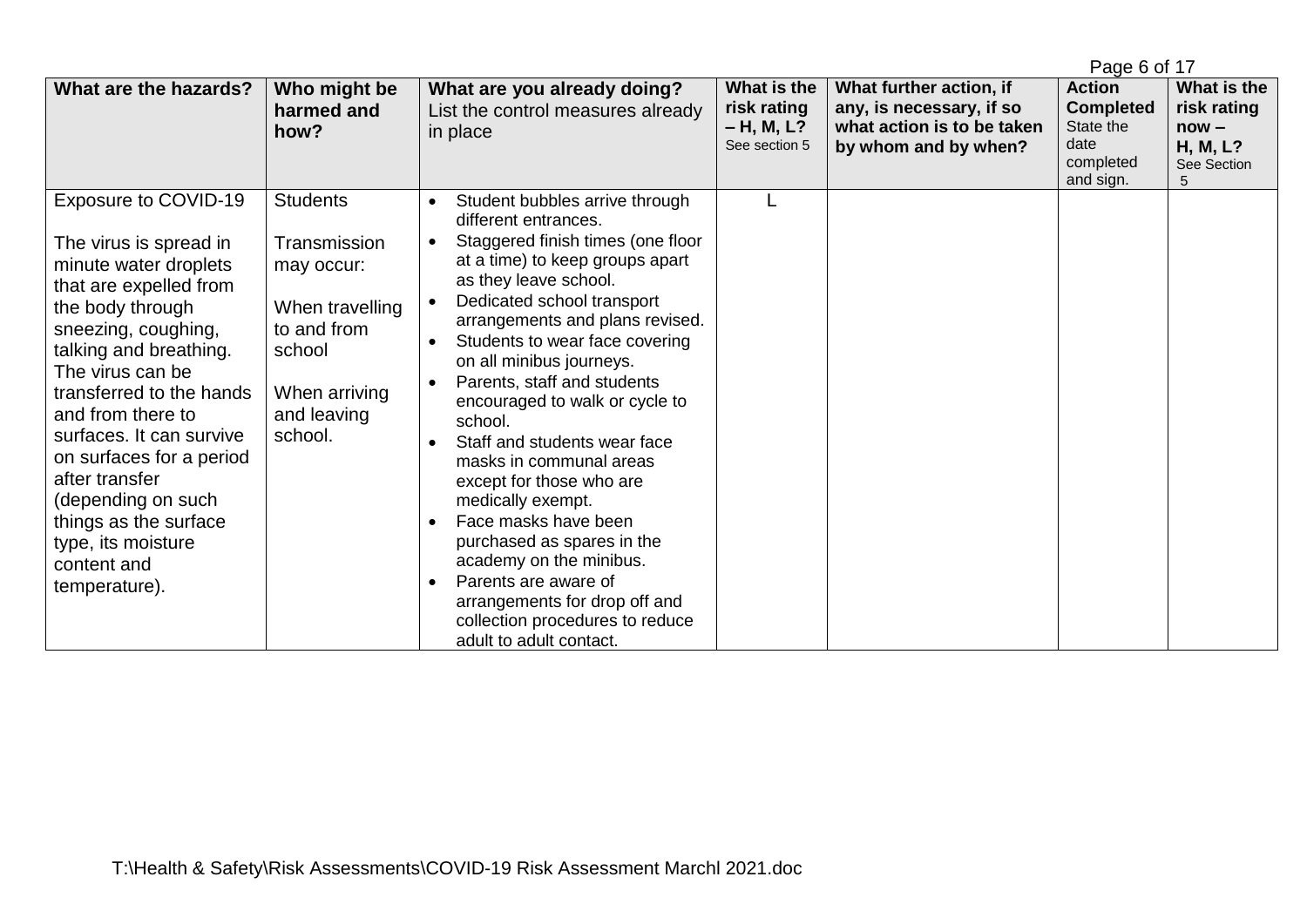|                                                                                                                                                                                                                                                                                                                                                                                                                            |                                                                                                                                                                                                |                                                                                                                                                                                                                                                                                                                                                                                                                                                                                                                                                                                                                                                                                                                                                                                                                                                                                                                                                                              |                                                             |                                                                                                           | Page 7 of 17                                                                     |                                                                       |
|----------------------------------------------------------------------------------------------------------------------------------------------------------------------------------------------------------------------------------------------------------------------------------------------------------------------------------------------------------------------------------------------------------------------------|------------------------------------------------------------------------------------------------------------------------------------------------------------------------------------------------|------------------------------------------------------------------------------------------------------------------------------------------------------------------------------------------------------------------------------------------------------------------------------------------------------------------------------------------------------------------------------------------------------------------------------------------------------------------------------------------------------------------------------------------------------------------------------------------------------------------------------------------------------------------------------------------------------------------------------------------------------------------------------------------------------------------------------------------------------------------------------------------------------------------------------------------------------------------------------|-------------------------------------------------------------|-----------------------------------------------------------------------------------------------------------|----------------------------------------------------------------------------------|-----------------------------------------------------------------------|
| What are the hazards?                                                                                                                                                                                                                                                                                                                                                                                                      | Who might be<br>harmed and<br>how?                                                                                                                                                             | What are you already doing?<br>List the control measures already<br>in place                                                                                                                                                                                                                                                                                                                                                                                                                                                                                                                                                                                                                                                                                                                                                                                                                                                                                                 | What is the<br>risk rating<br>$- H, M, L?$<br>See section 5 | What further action, if<br>any, is necessary, if so<br>what action is to be taken<br>by whom and by when? | <b>Action</b><br><b>Completed</b><br>State the<br>date<br>completed<br>and sign. | What is the<br>risk rating<br>$now -$<br>H, M, L?<br>See Section<br>5 |
| Exposure to COVID-19<br>The virus is spread in<br>minute water droplets<br>that are expelled from<br>the body through<br>sneezing, coughing,<br>talking and breathing.<br>The virus can be<br>transferred to the hands<br>and from there to<br>surfaces. It can survive<br>on surfaces for a period<br>after transfer<br>(depending on such<br>things as the surface<br>type, its moisture<br>content and<br>temperature). | Everyone on<br>site.<br>Site related<br>transmission<br>may occur:<br>Through close<br>contact between<br>colleagues,<br>students and<br>visitors and<br>touching<br>contaminated<br>surfaces. | Keep left circulation routes in<br>buildings and communicated<br>appropriately to staff and<br>students.<br>Organising classrooms and other<br>$\bullet$<br>rooms used for learning to<br>support distancing i.e. seating<br>students side by side and facing<br>forwards.<br>Unnecessary items and those<br>items hard to clean removed<br>from classrooms and learning<br>environments.<br>Staff and students only bring<br>essential equipment into school.<br>Sanitising wipes provided by<br>teachers to students at the end<br>of each lesson to wipe down<br>their desks.<br>Thorough cleaning of rooms at<br>end of each day, focussing on<br>frequently touched areas such as<br>keyboards, mice, desks, door<br>handles, toilet flushes and taps.<br>Depending on weather<br>conditions, ventilation in the<br>building is maximised by opening<br>windows, doors or using<br>ventilation units.<br>Visitors on site limited and<br>access to building controlled. | M                                                           |                                                                                                           |                                                                                  |                                                                       |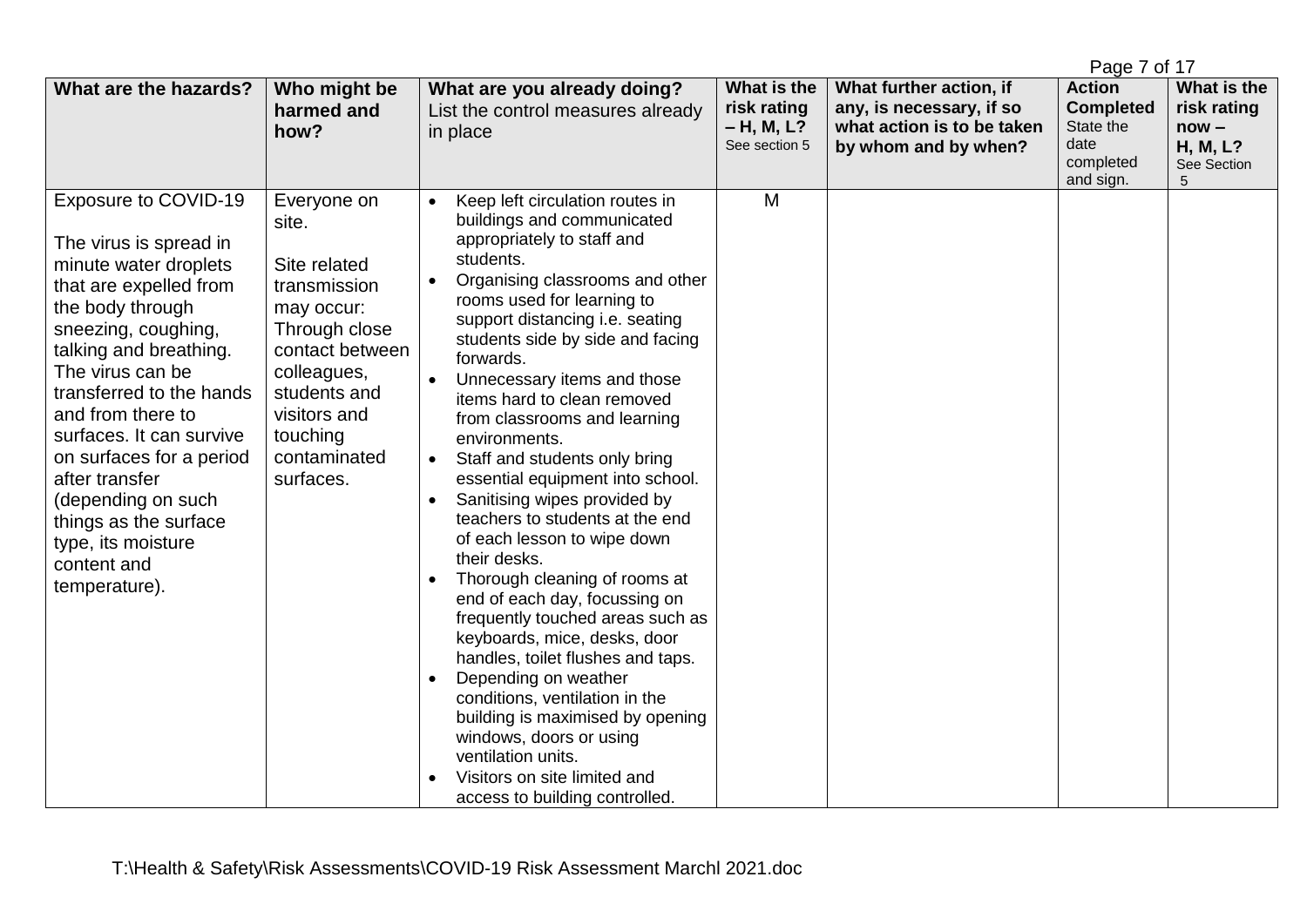|                       |                                    |                                                                                                                                                                                                                                                                                                                                                                                                                                                                                                                                                                                                                                                                                                                                                                                                                                                                                                  | Page 8 of 17                                                |                                                                                                           |                                                                                  |                                                                              |
|-----------------------|------------------------------------|--------------------------------------------------------------------------------------------------------------------------------------------------------------------------------------------------------------------------------------------------------------------------------------------------------------------------------------------------------------------------------------------------------------------------------------------------------------------------------------------------------------------------------------------------------------------------------------------------------------------------------------------------------------------------------------------------------------------------------------------------------------------------------------------------------------------------------------------------------------------------------------------------|-------------------------------------------------------------|-----------------------------------------------------------------------------------------------------------|----------------------------------------------------------------------------------|------------------------------------------------------------------------------|
| What are the hazards? | Who might be<br>harmed and<br>how? | What are you already doing?<br>List the control measures already<br>in place                                                                                                                                                                                                                                                                                                                                                                                                                                                                                                                                                                                                                                                                                                                                                                                                                     | What is the<br>risk rating<br>$- H, M, L?$<br>See section 5 | What further action, if<br>any, is necessary, if so<br>what action is to be taken<br>by whom and by when? | <b>Action</b><br><b>Completed</b><br>State the<br>date<br>completed<br>and sign. | What is the<br>risk rating<br>$now -$<br><b>H, M, L?</b><br>See Section<br>5 |
|                       |                                    | Virtual meetings with external<br>representatives are held where<br>possible.<br>Staff and students displaying<br>non-COVID-19 symptoms such<br>as headaches, aches & pains,<br>feeling tired for no good reason,<br>sore throat, runny nose,<br>sneezing, tummy-ache in<br>children advised to seek a test<br>but continue to attend the<br>academy only isolating if they<br>receive a positive test result.<br>Students wear face coverings at<br>$\bullet$<br>all times indoors except for when<br>they are sat down at<br>break/lunchtimes.<br>Staff wear face coverings in all<br>communal areas and in<br>classrooms if close contact<br>cannot be avoided.<br>Outdoor-only sport lettings<br>$\bullet$<br>recommence from 29 <sup>th</sup> March in<br>line with government guidance.<br>Access to the building is<br>restricted to first aid, toilet and<br>safeguarding purposes only. |                                                             |                                                                                                           |                                                                                  |                                                                              |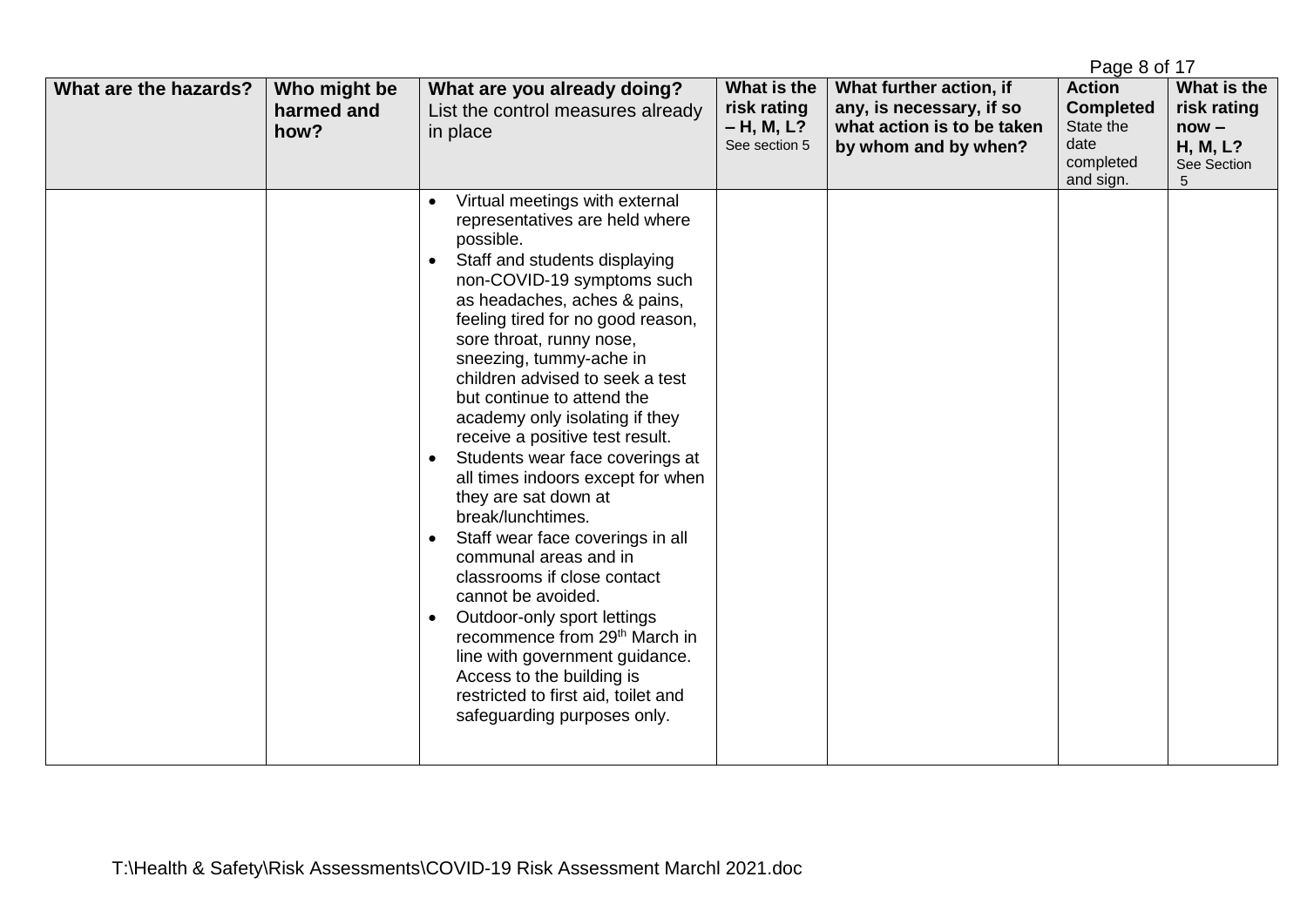|                                                                                                                                                                                                                                                                                                                                                                                                                            |                                                                                                                     |                                                                                                                                                                                                                                                                                                                                                                                                                                                                                                                                                                                                                                                                                                                                                                                                                                                                                                        |                                                             |                                                                                                           | Page 9 of 17                                                                     |                                                                       |
|----------------------------------------------------------------------------------------------------------------------------------------------------------------------------------------------------------------------------------------------------------------------------------------------------------------------------------------------------------------------------------------------------------------------------|---------------------------------------------------------------------------------------------------------------------|--------------------------------------------------------------------------------------------------------------------------------------------------------------------------------------------------------------------------------------------------------------------------------------------------------------------------------------------------------------------------------------------------------------------------------------------------------------------------------------------------------------------------------------------------------------------------------------------------------------------------------------------------------------------------------------------------------------------------------------------------------------------------------------------------------------------------------------------------------------------------------------------------------|-------------------------------------------------------------|-----------------------------------------------------------------------------------------------------------|----------------------------------------------------------------------------------|-----------------------------------------------------------------------|
| What are the hazards?                                                                                                                                                                                                                                                                                                                                                                                                      | Who might be<br>harmed and<br>how?                                                                                  | What are you already doing?<br>List the control measures already<br>in place                                                                                                                                                                                                                                                                                                                                                                                                                                                                                                                                                                                                                                                                                                                                                                                                                           | What is the<br>risk rating<br>$- H, M, L?$<br>See section 5 | What further action, if<br>any, is necessary, if so<br>what action is to be taken<br>by whom and by when? | <b>Action</b><br><b>Completed</b><br>State the<br>date<br>completed<br>and sign. | What is the<br>risk rating<br>$now -$<br>H, M, L?<br>See Section<br>5 |
| Exposure to COVID-19<br>The virus is spread in<br>minute water droplets<br>that are expelled from<br>the body through<br>sneezing, coughing,<br>talking and breathing.<br>The virus can be<br>transferred to the hands<br>and from there to<br>surfaces. It can survive<br>on surfaces for a period<br>after transfer<br>(depending on such<br>things as the surface<br>type, its moisture<br>content and<br>temperature). | Staff and<br>students<br>Transmission<br>may occur<br>during learning<br>activities and<br>behaviour<br>management. | Consistent groups of students<br>and staff.<br>Timetabling to keep groups apart<br>and minimise movement around<br>school.<br>Different groups kept apart<br>where possible, assemblies or<br>collective worship limited to one<br>group.<br>Singing, wind and brass playing<br>$\bullet$<br>not to take place.<br>Older students encouraged to<br>$\bullet$<br>keep their distance within<br>groups.<br>Limited interaction, sharing of<br>$\bullet$<br>rooms and social spaces<br>between groups as much as<br>possible.<br>Staff keep their distance from<br>students and other staff (ideally 2<br>metres from other staff) as much<br>as possible.<br>Sharing of stationary prevented.<br>Staff and students to use their<br>own pens and pencils.<br>Shared resources - equipment<br>cleaned frequently and between<br>groups or rotated to allow them<br>to be left unused and out of<br>reach. | M                                                           | $\bullet$                                                                                                 |                                                                                  |                                                                       |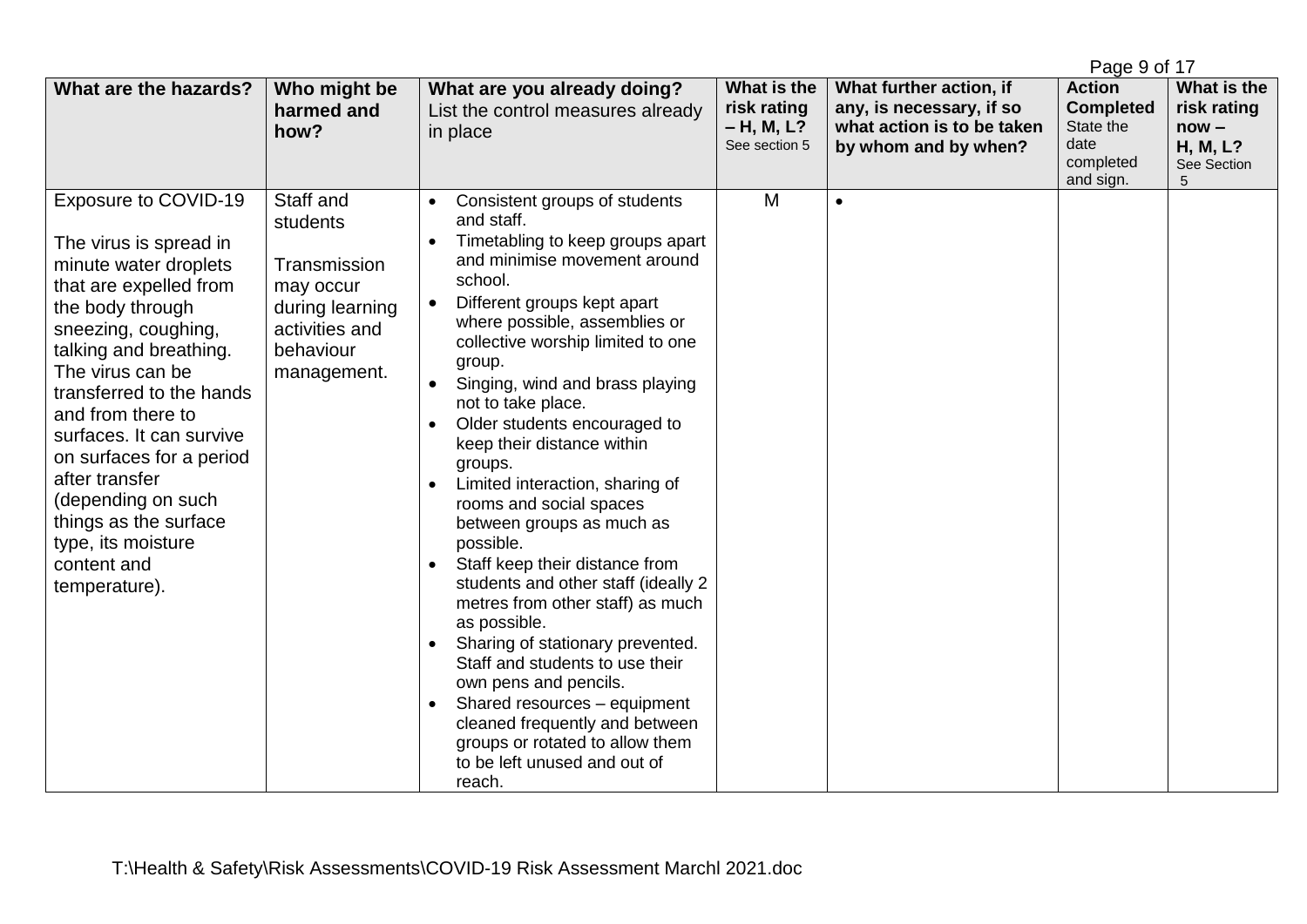|                       |                                    |                                                                                                                                                                                                                                                                                                                                                                                                                                                                                                                                                                                                                                                                                                                                                                                                                                                                                                                                                                                                                                                                                                      |                                                             |                                                                                                           | Page 10 of 17                                                                    |                                                                       |
|-----------------------|------------------------------------|------------------------------------------------------------------------------------------------------------------------------------------------------------------------------------------------------------------------------------------------------------------------------------------------------------------------------------------------------------------------------------------------------------------------------------------------------------------------------------------------------------------------------------------------------------------------------------------------------------------------------------------------------------------------------------------------------------------------------------------------------------------------------------------------------------------------------------------------------------------------------------------------------------------------------------------------------------------------------------------------------------------------------------------------------------------------------------------------------|-------------------------------------------------------------|-----------------------------------------------------------------------------------------------------------|----------------------------------------------------------------------------------|-----------------------------------------------------------------------|
| What are the hazards? | Who might be<br>harmed and<br>how? | What are you already doing?<br>List the control measures already<br>in place                                                                                                                                                                                                                                                                                                                                                                                                                                                                                                                                                                                                                                                                                                                                                                                                                                                                                                                                                                                                                         | What is the<br>risk rating<br>$- H, M, L?$<br>See section 5 | What further action, if<br>any, is necessary, if so<br>what action is to be taken<br>by whom and by when? | <b>Action</b><br><b>Completed</b><br>State the<br>date<br>completed<br>and sign. | What is the<br>risk rating<br>$now -$<br>H, M, L?<br>See Section<br>5 |
|                       |                                    | Where possible actions taken for<br>behaviour management will not<br>involve touching a student.<br>Physical activity - Outdoor sports<br>$\bullet$<br>prioritised and contact sports<br>avoided.<br>Music lessons - physical<br>$\bullet$<br>distancing in place.<br>Students to sanitise their hands<br>$\bullet$<br>upon entry and exit of<br>classrooms, IT suites and library.<br>Staff instructed to avoid contact<br>$\bullet$<br>within 1m for more than 60 secs<br>or 2m for more than 15 minutes.<br>Storage of rotated shared<br>$\bullet$<br>resources e.g. (library books,<br>sports, art and science<br>equipment) for 48 hours (72<br>hours for plastics) unless they<br>can be sanitised between use.<br>Outside spaces used where<br>possible to PE for teaching and<br>learning activities.<br>Events where groups of parents<br>and friends would be present<br>such as school shows and open<br>evenings have been cancelled.<br><b>Students wear</b><br>$\bullet$<br>If staff Students wear face<br>$\bullet$<br>coverings at all times indoors<br>except for when they are sat |                                                             |                                                                                                           |                                                                                  |                                                                       |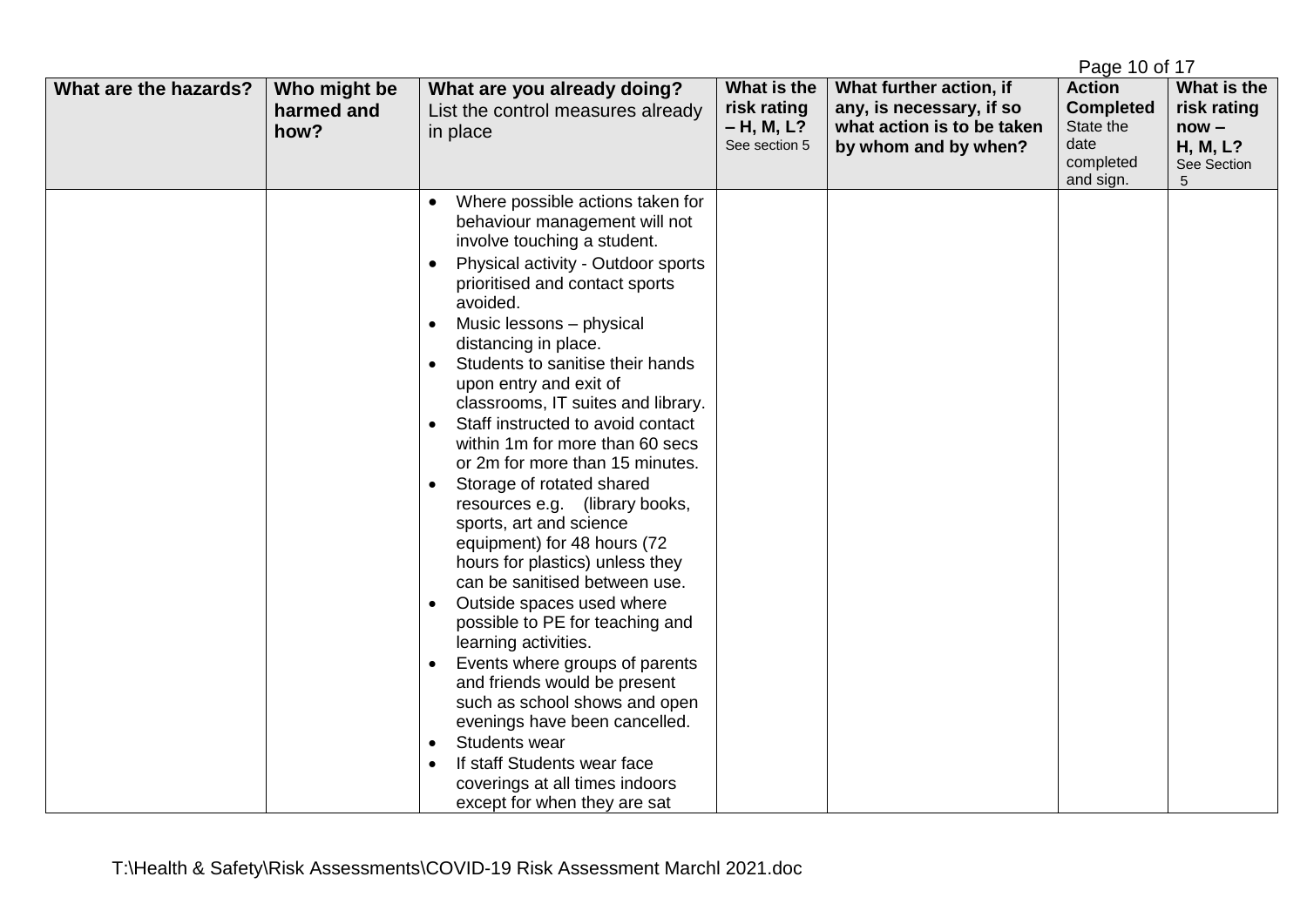|                                                                                                                                                                                                                        |                                                                                                   |                                                                                                                                                                                                                                                                                                                    |                                                           |                                                                                                           | Page 11 of 17                                                                    |                                                                       |
|------------------------------------------------------------------------------------------------------------------------------------------------------------------------------------------------------------------------|---------------------------------------------------------------------------------------------------|--------------------------------------------------------------------------------------------------------------------------------------------------------------------------------------------------------------------------------------------------------------------------------------------------------------------|-----------------------------------------------------------|-----------------------------------------------------------------------------------------------------------|----------------------------------------------------------------------------------|-----------------------------------------------------------------------|
| What are the hazards?                                                                                                                                                                                                  | Who might be<br>harmed and<br>how?                                                                | What are you already doing?<br>List the control measures already<br>in place                                                                                                                                                                                                                                       | What is the<br>risk rating<br>– H, M, L?<br>See section 5 | What further action, if<br>any, is necessary, if so<br>what action is to be taken<br>by whom and by when? | <b>Action</b><br><b>Completed</b><br>State the<br>date<br>completed<br>and sign. | What is the<br>risk rating<br>$now -$<br>H, M, L?<br>See Section<br>5 |
|                                                                                                                                                                                                                        |                                                                                                   | down at break/lunchtimes.<br>Staff wear face coverings in all<br>$\bullet$<br>communal areas and in<br>classrooms if close contact<br>cannot be avoided.                                                                                                                                                           |                                                           |                                                                                                           |                                                                                  |                                                                       |
| Exposure to COVID-19<br>The virus is spread in<br>minute water droplets<br>that are expelled from<br>the body through<br>sneezing, coughing,<br>talking and breathing.<br>The virus can be<br>transferred to the hands | Staff and<br>students<br>Transmission<br>may occur<br>through sharing<br>spaces and<br>equipment. | Breaks staggered to limit<br>numbers in corridors and<br>circulation routes.<br>Different break locations<br>$\bullet$<br>(canteen, hall, gym) in use for<br>different groups.<br>Masks are compulsory in all<br>communal areas, except for PE<br>students travelling from the<br>changing rooms to the main hall, | M                                                         | $\bullet$                                                                                                 |                                                                                  |                                                                       |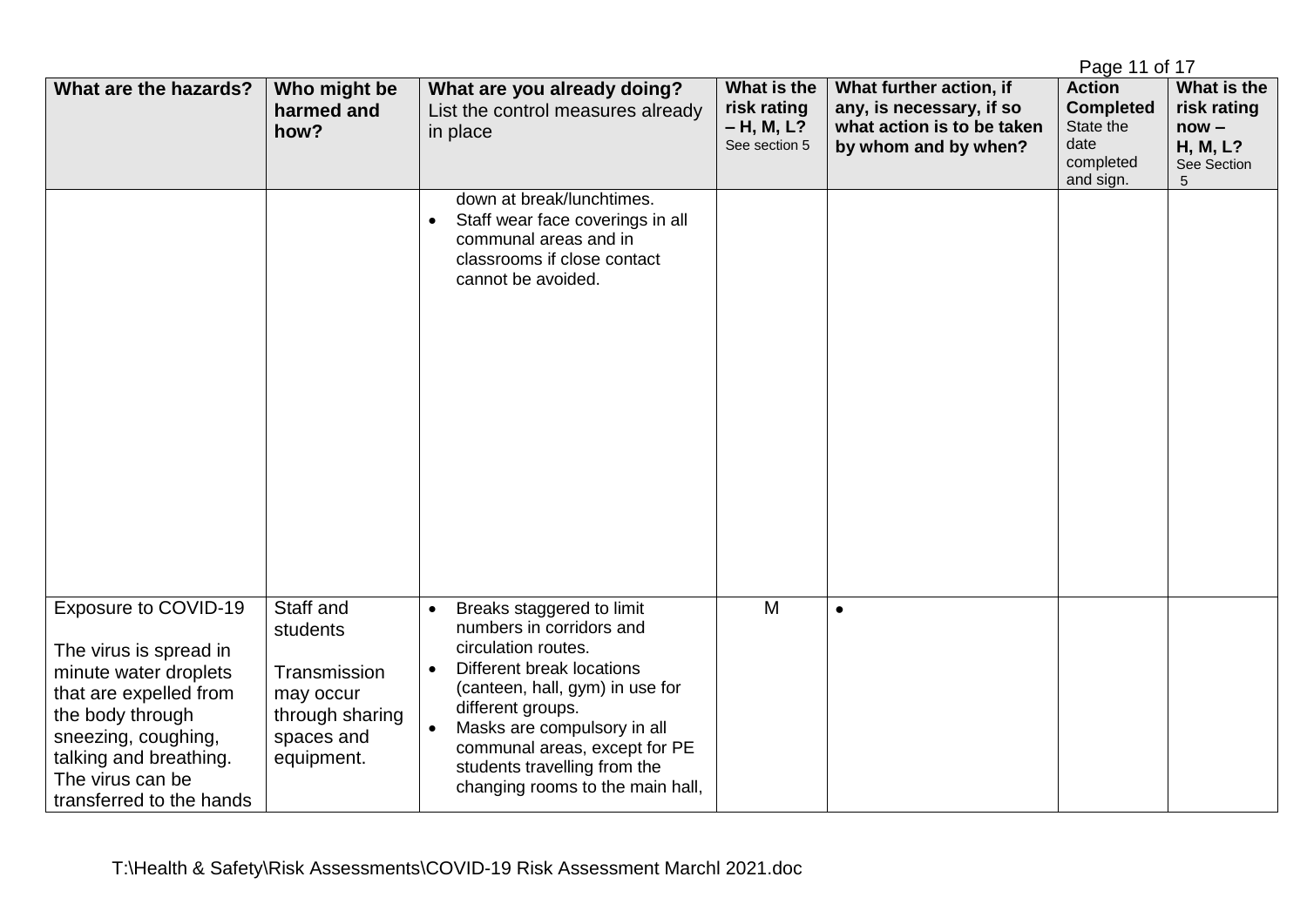|                                                                                                                                                                                                  |                                    |                                                                                                                                                                                                                                                                                                                                                                                                                                                                                                                                                                                                                                                                                                                                                                                                                                                                                                                                                                                                            |                                                             |                                                                                                           | Page 12 of 17                                                                    |                                                                       |
|--------------------------------------------------------------------------------------------------------------------------------------------------------------------------------------------------|------------------------------------|------------------------------------------------------------------------------------------------------------------------------------------------------------------------------------------------------------------------------------------------------------------------------------------------------------------------------------------------------------------------------------------------------------------------------------------------------------------------------------------------------------------------------------------------------------------------------------------------------------------------------------------------------------------------------------------------------------------------------------------------------------------------------------------------------------------------------------------------------------------------------------------------------------------------------------------------------------------------------------------------------------|-------------------------------------------------------------|-----------------------------------------------------------------------------------------------------------|----------------------------------------------------------------------------------|-----------------------------------------------------------------------|
| What are the hazards?                                                                                                                                                                            | Who might be<br>harmed and<br>how? | What are you already doing?<br>List the control measures already<br>in place                                                                                                                                                                                                                                                                                                                                                                                                                                                                                                                                                                                                                                                                                                                                                                                                                                                                                                                               | What is the<br>risk rating<br>$- H, M, L?$<br>See section 5 | What further action, if<br>any, is necessary, if so<br>what action is to be taken<br>by whom and by when? | <b>Action</b><br><b>Completed</b><br>State the<br>date<br>completed<br>and sign. | What is the<br>risk rating<br>$now -$<br>H, M, L?<br>See Section<br>5 |
| and from there to<br>surfaces. It can survive<br>on surfaces for a period<br>after transfer<br>(depending on such<br>things as the surface<br>type, its moisture<br>content and<br>temperature). |                                    | sports hall, fitness suite or gym.<br>Lunch times staggered and<br>$\bullet$<br>students wash or sanitise hands<br>and enter lunch areas in their<br>group. Groups kept apart and<br>tables cleaned between groups.<br>Preventing toilets from becoming<br>crowded by managing numbers<br>accessing them at any one time.<br>This includes both staff toilets<br>those used by students<br>Staggered use of staff rooms,<br>shared staff areas and offices to<br>reduce contact with colleagues.<br>Storerooms and cupboards<br>accessed by one person at a<br>time.<br>Tasks organised so that the<br>shared use and passing of work<br>equipment is limited. Work<br>equipment to be cleaned before<br>and after use.<br>Contractors delivering services<br>using school facilities, such as<br>cleaning asked to provide copies<br>of their risk assessment for<br>managing exposure to COVID-<br>19.<br>School catering contractor<br>provided details of compliance<br>with the government's guidance |                                                             |                                                                                                           |                                                                                  |                                                                       |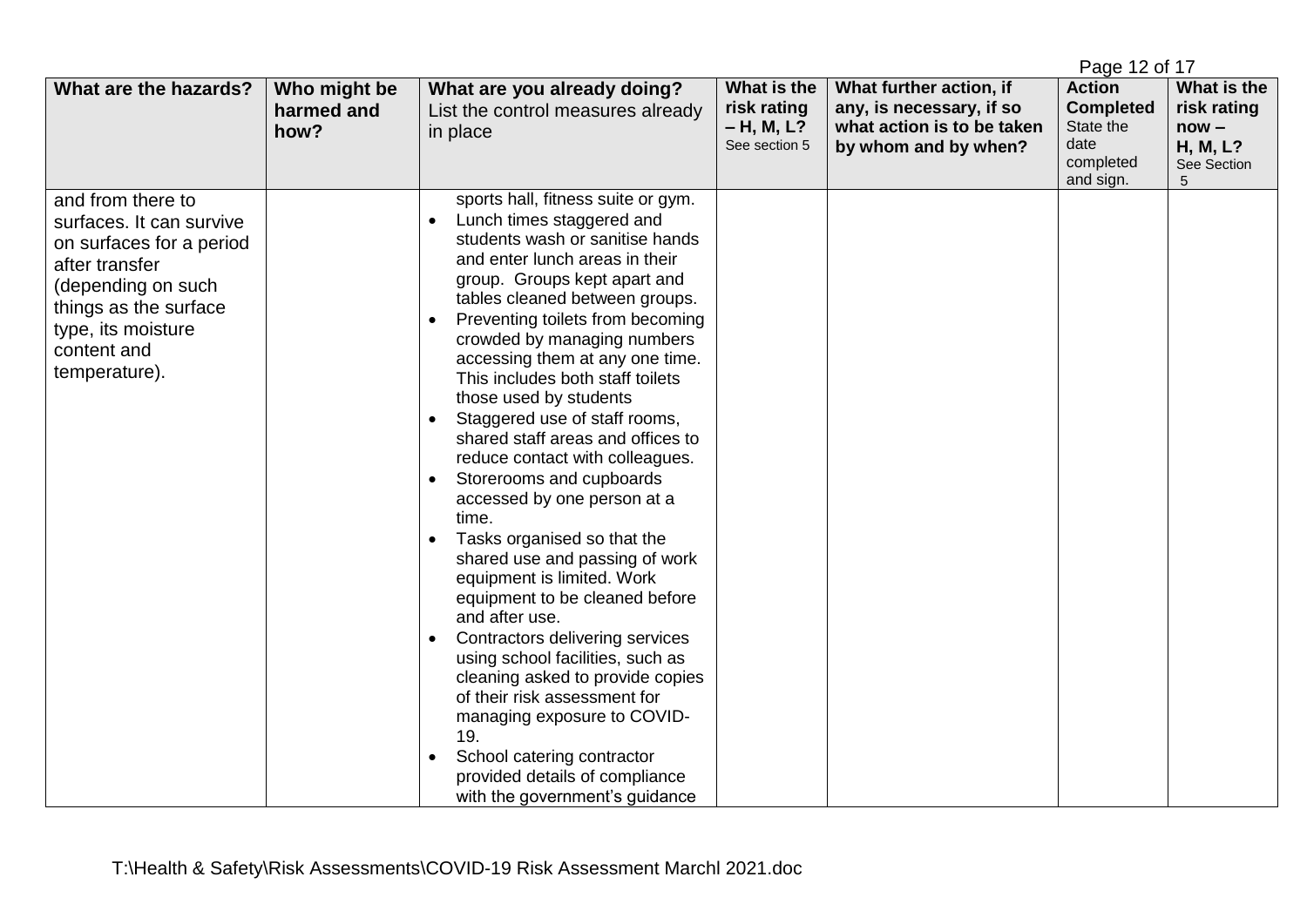|                                                                                                                                                                                                                                                                                                                                                                      |                                                                                                           |                                                                                                                                                                                                                                                                                                                                                                                                                                                                                                                                                                                                                                                                                                                                                                                                                                                                                                                                                              |                                                           |                                                                                                           | Page 13 of 17                                                                    |                                                                       |
|----------------------------------------------------------------------------------------------------------------------------------------------------------------------------------------------------------------------------------------------------------------------------------------------------------------------------------------------------------------------|-----------------------------------------------------------------------------------------------------------|--------------------------------------------------------------------------------------------------------------------------------------------------------------------------------------------------------------------------------------------------------------------------------------------------------------------------------------------------------------------------------------------------------------------------------------------------------------------------------------------------------------------------------------------------------------------------------------------------------------------------------------------------------------------------------------------------------------------------------------------------------------------------------------------------------------------------------------------------------------------------------------------------------------------------------------------------------------|-----------------------------------------------------------|-----------------------------------------------------------------------------------------------------------|----------------------------------------------------------------------------------|-----------------------------------------------------------------------|
| What are the hazards?                                                                                                                                                                                                                                                                                                                                                | Who might be<br>harmed and<br>how?                                                                        | What are you already doing?<br>List the control measures already<br>in place                                                                                                                                                                                                                                                                                                                                                                                                                                                                                                                                                                                                                                                                                                                                                                                                                                                                                 | What is the<br>risk rating<br>– H, M, L?<br>See section 5 | What further action, if<br>any, is necessary, if so<br>what action is to be taken<br>by whom and by when? | <b>Action</b><br><b>Completed</b><br>State the<br>date<br>completed<br>and sign. | What is the<br>risk rating<br>$now -$<br>H, M, L?<br>See Section<br>5 |
| Exposure to COVID-19<br>The virus is spread in<br>minute water droplets<br>that are expelled from<br>the body through<br>sneezing, coughing,<br>talking and breathing.<br>The virus can be<br>transferred to the hands<br>and from there to<br>surfaces. It can survive<br>on surfaces for a period<br>after transfer<br>(depending on such<br>things as the surface | Staff and<br>students<br>Transmission<br>may occur<br>through sharing<br>spaces with<br>poor ventilation. | for food businesses on<br>coronavirus (COVID-19).<br>Storage bags/boxes are<br>$\bullet$<br>available for the return of<br>loaned uniform so it can be<br>quarantined before being re-<br>used.<br>Guidance on use of PPE<br>(LINK here) issued to staff.<br>Students using the fitness<br>suite do so in bubbles and<br>sanitise each piece of<br>equipment after use.<br>The academy's ventilation<br>$\bullet$<br>system will be used in<br>accordance with HSE guidance -<br>link and CIBSE guidance - link.<br>Air conditioning is used only in<br>rooms where natural ventilation<br>is not available such as the<br>music room and IT suites.<br>Servicing of the air conditioning<br>system (including sanitisation of<br>filters) is increased to 3 monthly<br>for the 2020/2021 academic<br>year.<br>Staff are instructed to keep one<br>$\bullet$<br>window ajar as a minimum<br>during lessons.<br>Heating is on all day to counter<br>$\bullet$ |                                                           |                                                                                                           |                                                                                  |                                                                       |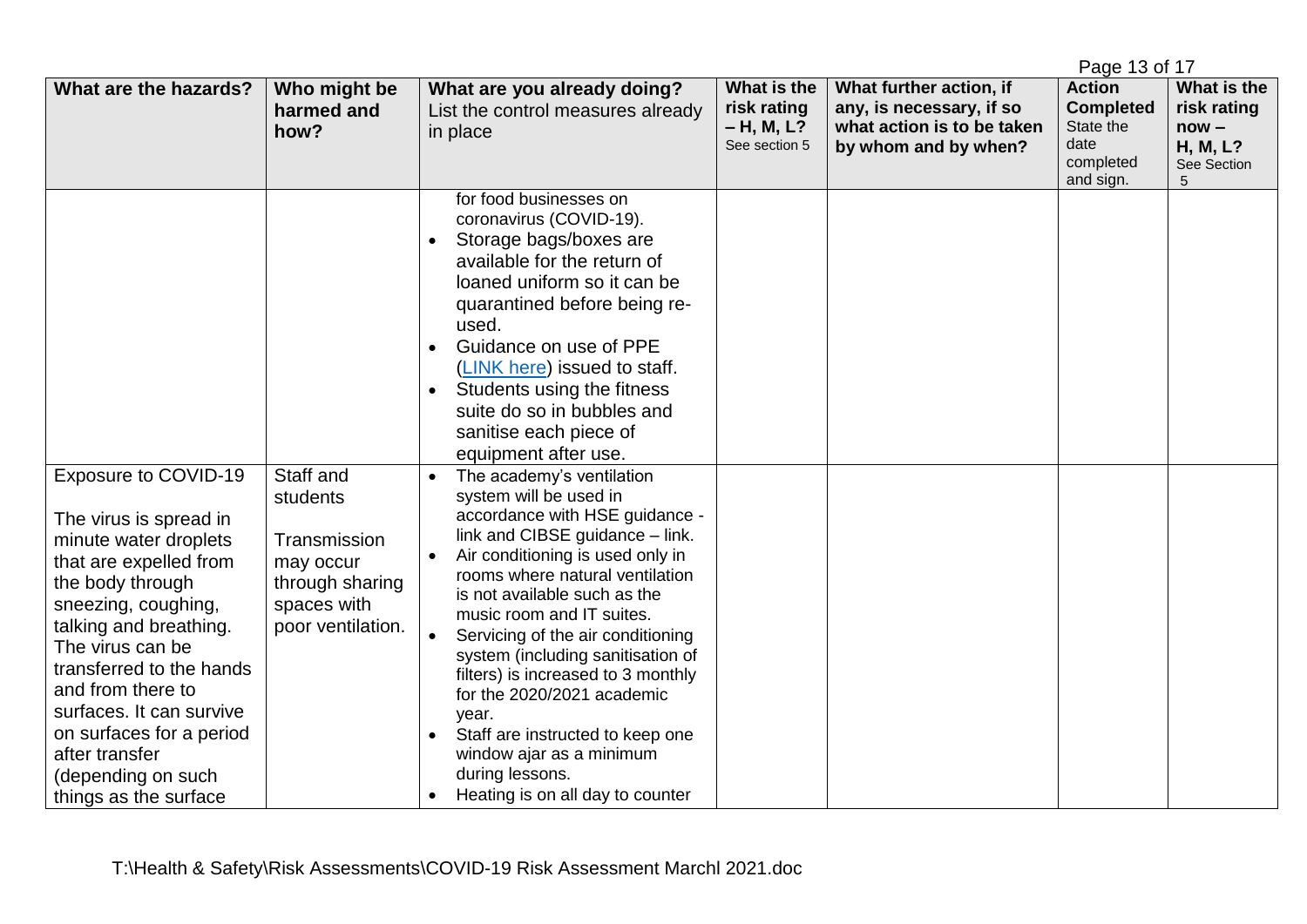|                                                                                                                                                                                                                                                                                                                       |                                                                                                       |                                                                                                                                                                                                                                                                                                                                                                                                                                                                                                |                                                             |                                                                                                               | Page 14 of 17                                                                    |                                                                              |
|-----------------------------------------------------------------------------------------------------------------------------------------------------------------------------------------------------------------------------------------------------------------------------------------------------------------------|-------------------------------------------------------------------------------------------------------|------------------------------------------------------------------------------------------------------------------------------------------------------------------------------------------------------------------------------------------------------------------------------------------------------------------------------------------------------------------------------------------------------------------------------------------------------------------------------------------------|-------------------------------------------------------------|---------------------------------------------------------------------------------------------------------------|----------------------------------------------------------------------------------|------------------------------------------------------------------------------|
| What are the hazards?                                                                                                                                                                                                                                                                                                 | Who might be<br>harmed and<br>how?                                                                    | What are you already doing?<br>List the control measures already<br>in place                                                                                                                                                                                                                                                                                                                                                                                                                   | What is the<br>risk rating<br>$- H, M, L?$<br>See section 5 | What further action, if<br>any, is necessary, if so<br>what action is to be taken<br>by whom and by when?     | <b>Action</b><br><b>Completed</b><br>State the<br>date<br>completed<br>and sign. | What is the<br>risk rating<br>$now -$<br><b>H, M, L?</b><br>See Section<br>5 |
| type, its moisture<br>content and<br>temperature).                                                                                                                                                                                                                                                                    |                                                                                                       | the effect of the increased<br>ventilation on the room<br>temperature,<br>Staff are instructed to fully open<br>$\bullet$<br>windows in between lessons.<br>Students are encouraged to<br>$\bullet$<br>wear white vests or t-shirts<br>underneath shirts and/or to wear<br>a plain black v-neck sweater.<br>Guidance is issued to staff<br>$\bullet$<br>regarding using ventilation to<br>reduce the spread of COVID-19<br>(LINK here)<br>Fitness suite windows must be<br>opened when in use. |                                                             |                                                                                                               |                                                                                  |                                                                              |
| Exposure to COVID-19<br>The virus is spread in<br>minute water droplets<br>that are expelled from<br>the body through<br>sneezing, coughing,<br>talking and breathing.<br>The virus can be<br>transferred to the hands<br>and from there to<br>surfaces. It can survive<br>on surfaces for a period<br>after transfer | Staff and<br>students.<br>Transmission<br>may occur when<br>providing<br>personal or<br>intimate care | • PPE provided (such as<br>disposable gloves, disposable<br>apron)<br>Hand washing after providing<br>$\bullet$<br>care.                                                                                                                                                                                                                                                                                                                                                                       | M                                                           | Review personal care<br>$\bullet$<br>plans to assess PPE<br>needs based on<br>individual<br>circumstances. JB |                                                                                  |                                                                              |
|                                                                                                                                                                                                                                                                                                                       | Staff and<br>casualty.<br>Transmission<br>may occur when<br>providing First Aid                       | Wash/sanitise hands before and<br>$\bullet$<br>after treating a casualty.<br>Wear PPE provided (such as<br>$\bullet$<br>disposable gloves, disposable<br>apron). When directly treating<br>people with symptoms of COVID-<br>19 a fluid repellent surgical mask<br>should be worn and eye<br>protection may be needed where                                                                                                                                                                    | H                                                           | Review Assessment of<br>$\bullet$<br><b>First Aid Needs. JB</b>                                               |                                                                                  |                                                                              |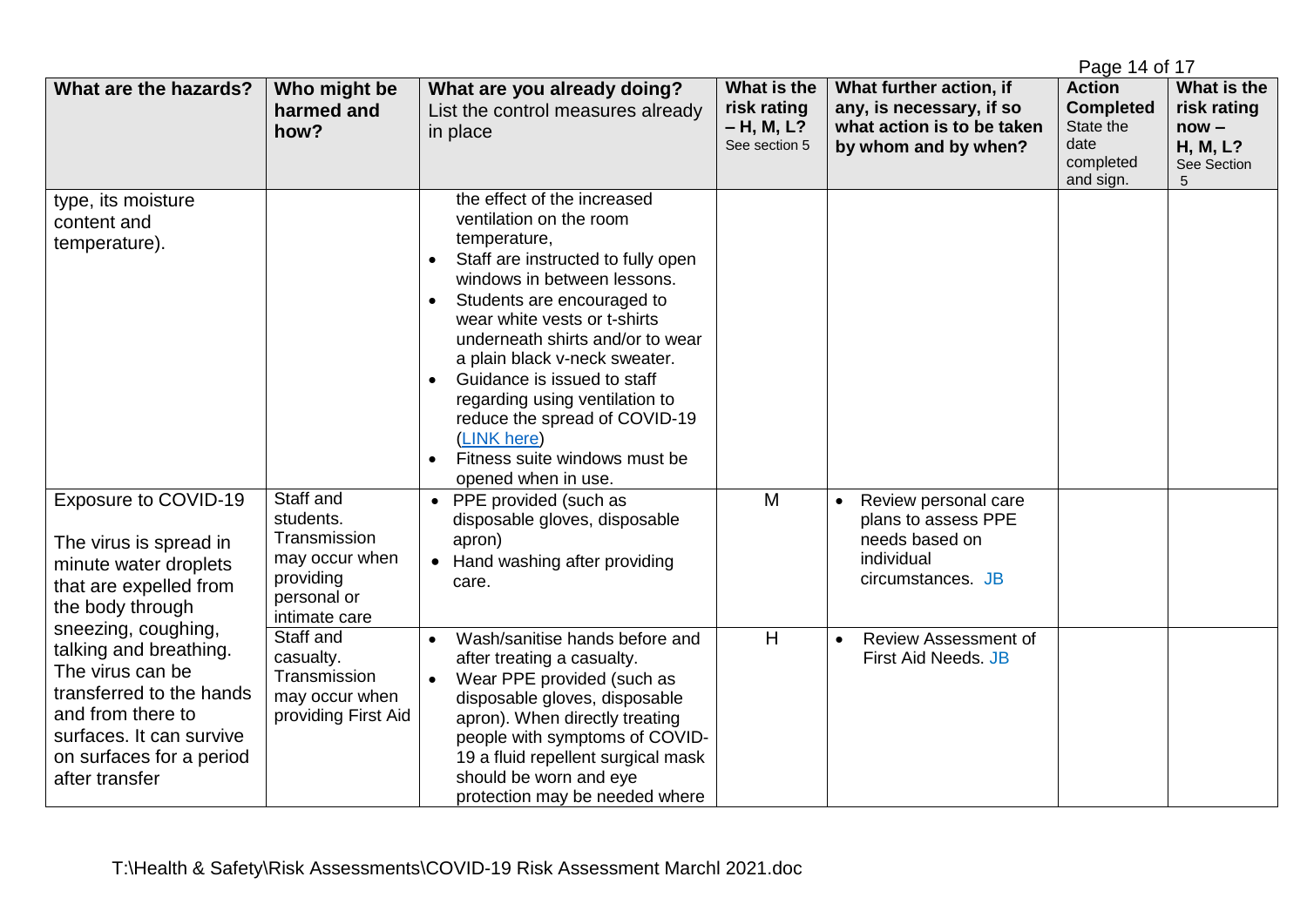|                                                                                                   |                                                                                                                                                                                |                                                                                                                                                                                                                                                                                                                                                                                                                                                                                                                                                                                                                                                                                                                                                        |                                                             |                                                                                                           | Page 15 of 17                                                                    |                                                                              |
|---------------------------------------------------------------------------------------------------|--------------------------------------------------------------------------------------------------------------------------------------------------------------------------------|--------------------------------------------------------------------------------------------------------------------------------------------------------------------------------------------------------------------------------------------------------------------------------------------------------------------------------------------------------------------------------------------------------------------------------------------------------------------------------------------------------------------------------------------------------------------------------------------------------------------------------------------------------------------------------------------------------------------------------------------------------|-------------------------------------------------------------|-----------------------------------------------------------------------------------------------------------|----------------------------------------------------------------------------------|------------------------------------------------------------------------------|
| What are the hazards?                                                                             | Who might be<br>harmed and<br>how?                                                                                                                                             | What are you already doing?<br>List the control measures already<br>in place                                                                                                                                                                                                                                                                                                                                                                                                                                                                                                                                                                                                                                                                           | What is the<br>risk rating<br>$- H, M, L?$<br>See section 5 | What further action, if<br>any, is necessary, if so<br>what action is to be taken<br>by whom and by when? | <b>Action</b><br><b>Completed</b><br>State the<br>date<br>completed<br>and sign. | What is the<br>risk rating<br>$now -$<br><b>H, M, L?</b><br>See Section<br>5 |
| (depending on such<br>things as the surface<br>type, its moisture<br>content and<br>temperature). | <b>Resuscitation Council UK Statement:</b>                                                                                                                                     | there is a risk of fluids entering<br>the eyes due to repeated<br>coughing, spitting or vomiting.<br>When performing CPR phone an<br>$\bullet$<br>ambulance and use compression<br>only CPR until the ambulance<br>arrives.<br>If a decision is made to perform<br>$\bullet$<br>mouth-to-mouth ventilation, use<br>a resuscitation face shield where<br>available.<br>It is likely that a child having an out-of-hospital cardiac arrest will be known to you. We accept that doing rescue breaths will increase the risk of<br>transmitting the COVID-19 virus, either to the rescuer or the child. However, this risk is small compared to the risk of taking no action as this will<br>result in certain cardiac arrest and the death of the child. |                                                             |                                                                                                           |                                                                                  |                                                                              |
|                                                                                                   | Staff<br>Transmission<br>may occur when<br>supervising<br>students taken ill<br>with symptoms of<br>COVID-19 and<br>need direct<br>personal care<br>until they return<br>home. | Increase ventilation in the room if<br>$\bullet$<br>possible.<br>PPE provided for supervising<br>$\bullet$<br>adult:<br>Fluid resistant surgical mask if a 2-<br>metre distance cannot be<br>maintained.<br>Where contact with the student is<br>needed: Fluid resistant surgical<br>mask, disposable gloves and<br>disposable apron.<br>Students isolated in<br>meeting room prior to<br>leaving the academy.                                                                                                                                                                                                                                                                                                                                         | M                                                           |                                                                                                           |                                                                                  |                                                                              |
|                                                                                                   | Staff and student.<br>Transmission                                                                                                                                             | Supervising staff to maintain 2m<br>$\bullet$<br>social distance.                                                                                                                                                                                                                                                                                                                                                                                                                                                                                                                                                                                                                                                                                      | M                                                           |                                                                                                           |                                                                                  |                                                                              |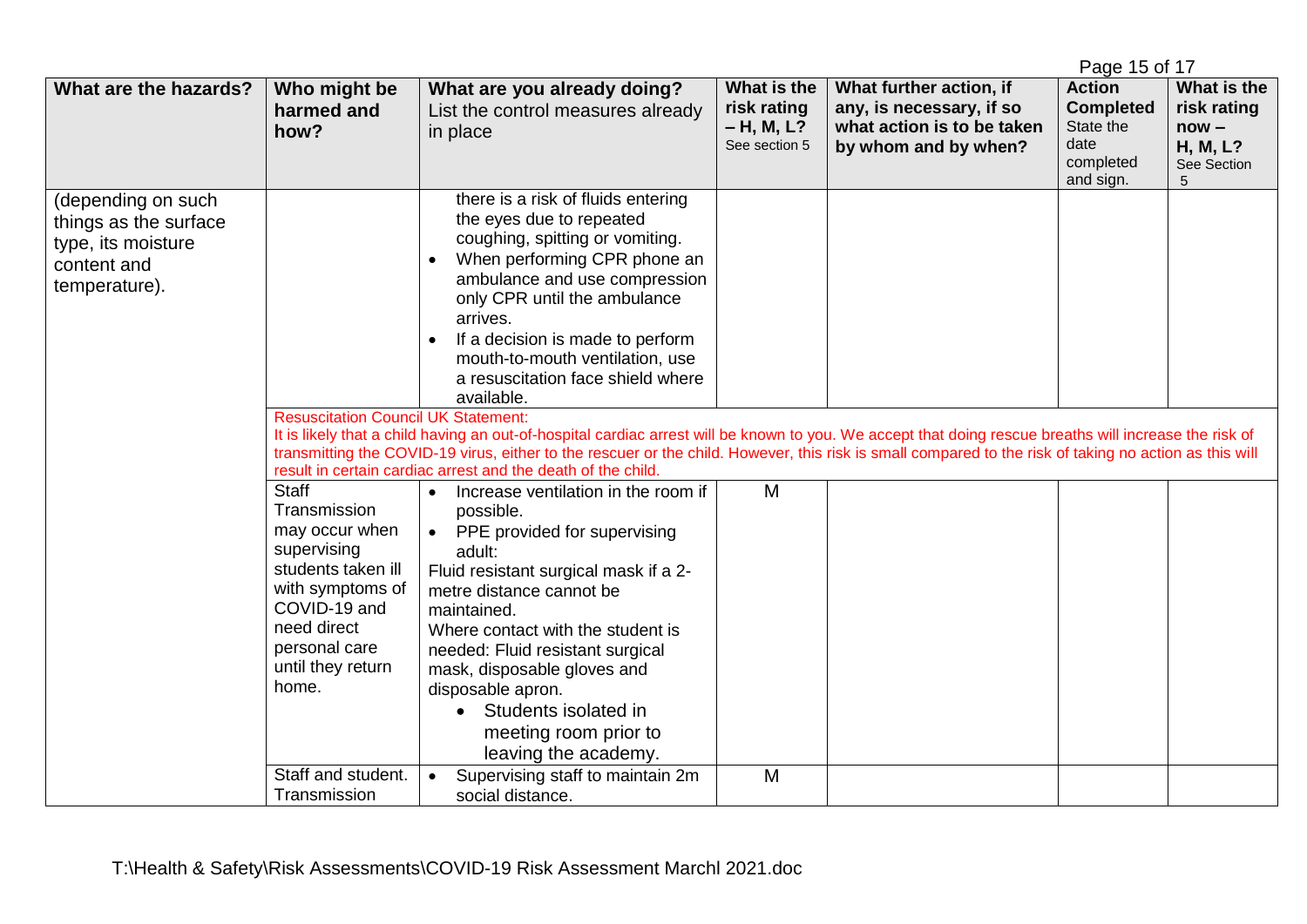|                       |                  |                                   |               |                            | ayc TO OI TT     |             |
|-----------------------|------------------|-----------------------------------|---------------|----------------------------|------------------|-------------|
| What are the hazards? | Who might be     | What are you already doing?       | What is the   | What further action, if    | <b>Action</b>    | What is the |
|                       | harmed and       | List the control measures already | risk rating   | any, is necessary, if so   | <b>Completed</b> | risk rating |
|                       | how?             | in place                          | $- H, M, L?$  | what action is to be taken | State the        | $now -$     |
|                       |                  |                                   | See section 5 | by whom and by when?       | date             | H, M, L?    |
|                       |                  |                                   |               |                            | completed        | See Section |
|                       |                  |                                   |               |                            | and sign.        |             |
|                       | may occur when   | Students to self-administer       |               |                            |                  |             |
|                       | staff administer | whenever possible.                |               |                            |                  |             |
|                       | medicines or     |                                   |               |                            |                  |             |
|                       | supervise        |                                   |               |                            |                  |             |
|                       | students who     |                                   |               |                            |                  |             |
|                       | self-administer. |                                   |               |                            |                  |             |
|                       |                  |                                   |               |                            |                  |             |

Page 16 of 17

4. Tick (**√)** if any of the identified hazards relate to any of the following specific themes:

| <b>Hazardous</b><br><b>Substance</b> | <b>Manual</b><br><b>Handling</b> | <b>Display</b><br>Screen Equip | <b>Fire</b> | <b>Work Equip /</b><br><b>Machinery</b> | Stress | Individual Person such as Young Person<br><b>New/Expectant Mother or Service User</b> |
|--------------------------------------|----------------------------------|--------------------------------|-------------|-----------------------------------------|--------|---------------------------------------------------------------------------------------|
|                                      |                                  |                                |             |                                         |        |                                                                                       |

If any are ticked a specific risk assessment form must be completed separately. For example a COSHH form must be completed if a hazardous substance is used.

## 5. **Risk Rating**

The risk rating is used to prioritise the action required. Deal with those hazards that are high risk first.

| <b>Risk Rating</b> | <b>Description</b>                                     | <b>Action Priority</b>           |
|--------------------|--------------------------------------------------------|----------------------------------|
| High               | Where harm is certain or near certain to occur and/or  | Urgent action                    |
|                    | major injury or ill-health could result                |                                  |
| Medium             | Where harm is possible to occur and/or serious injury  | Medium priority                  |
|                    | could result e.g. off work for over 3 days             |                                  |
| Low                | Where harm is unlikely or seldom to occur and/or minor | No action or low priority action |
|                    | injury could result e.g. cuts, bruises, strain         |                                  |